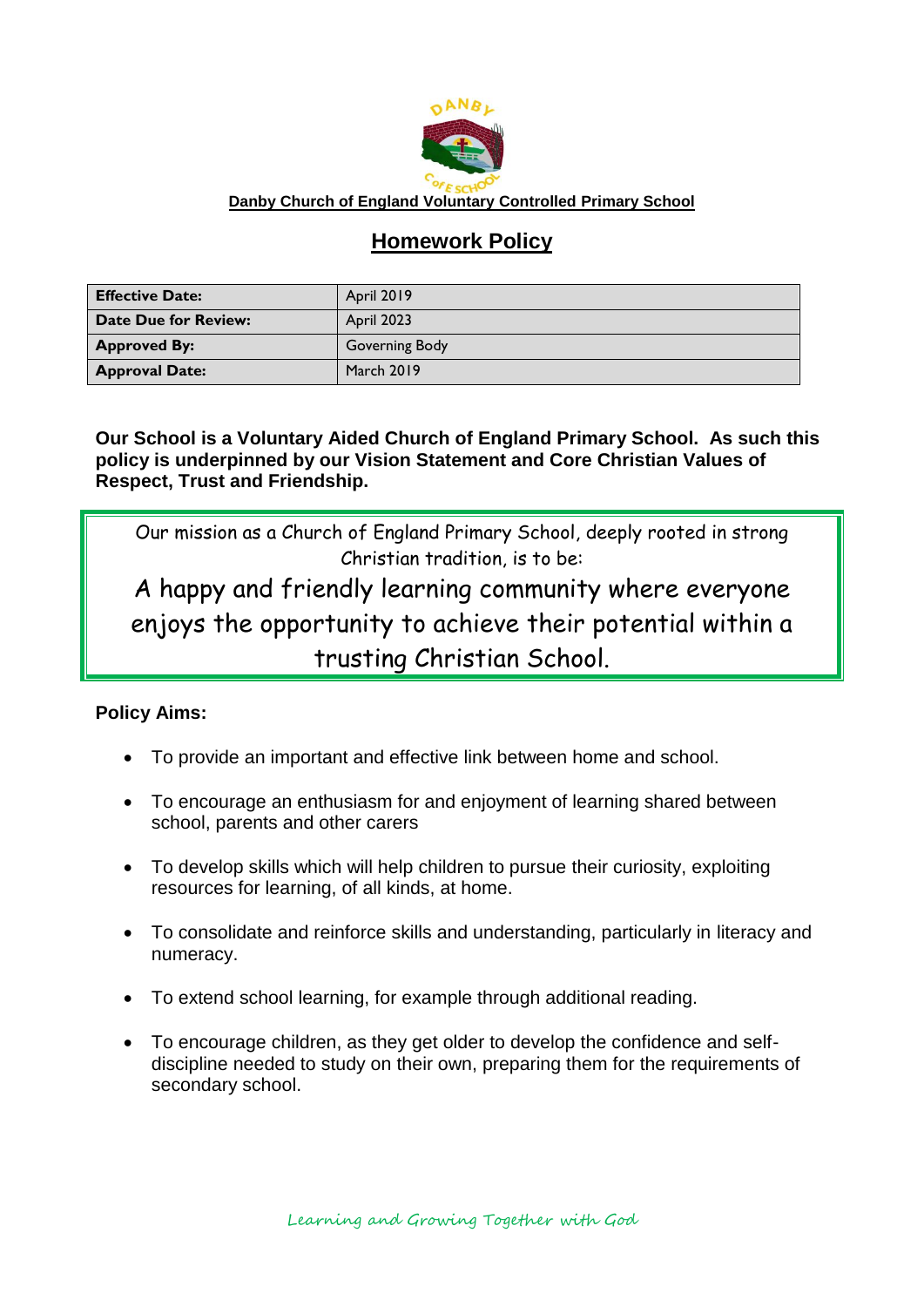## **The Head teacher will:**

- set high expectations and monitor progress.
- encourage a whole school approach; keeping parents, governors, all support staff and children well informed.
- show enthusiasm for homework themselves, whilst making sure that it is relevant
- be aware of the pressures on children, parents and staff that homework may cause.
- be aware of the needs of children and families who are finding the demands of homework difficult.

## **Governors will:**

- be well informed and show enthusiasm to encourage the sensitive use of homework throughout the school.
- support the staff in implementing the school's policy for homework.
- monitor and review progress taking into account the views of children, parents, carers and staff.

# **Teachers will:**

- Ensure that homework is an integral part of the curriculum and is planned and prepared alongside all other programmes of learning
- ensure that homework set is relevant and pertinent.
- ensure that adequate time is given to allow the child to complete the homework.
- be sensitive to constraints on their own time and out of school time pressures on parents, carers and children.
- ensure that work done is recognised, acknowledged and marked if necessary.
- ensure that both children and parents know when the work is expected to be done and the timing of any tests related to the homework set. *Appendix 2*
- be sensitive to the needs of children and families who are finding the demands of homework difficult.
- ensure that the children, parents and carers understand what is expected from the homework.
- encourage high expectations in the presentation and standard of homework

# **The SENCO will:**

- support the teacher in setting relevant homework for children with special needs, and for gifted and talented pupils
- use learning objectives, specialist advice and IEP's when preparing individual homework.
- keep up to date with new resources and ensure that members of staff are made aware of any relevant information or resources.
- implement appropriate intervention strategies where a need is identified.
- be sensitive to the needs of children who are finding the demands of homework difficult.
- encourage high expectations in the presentation and standard of homework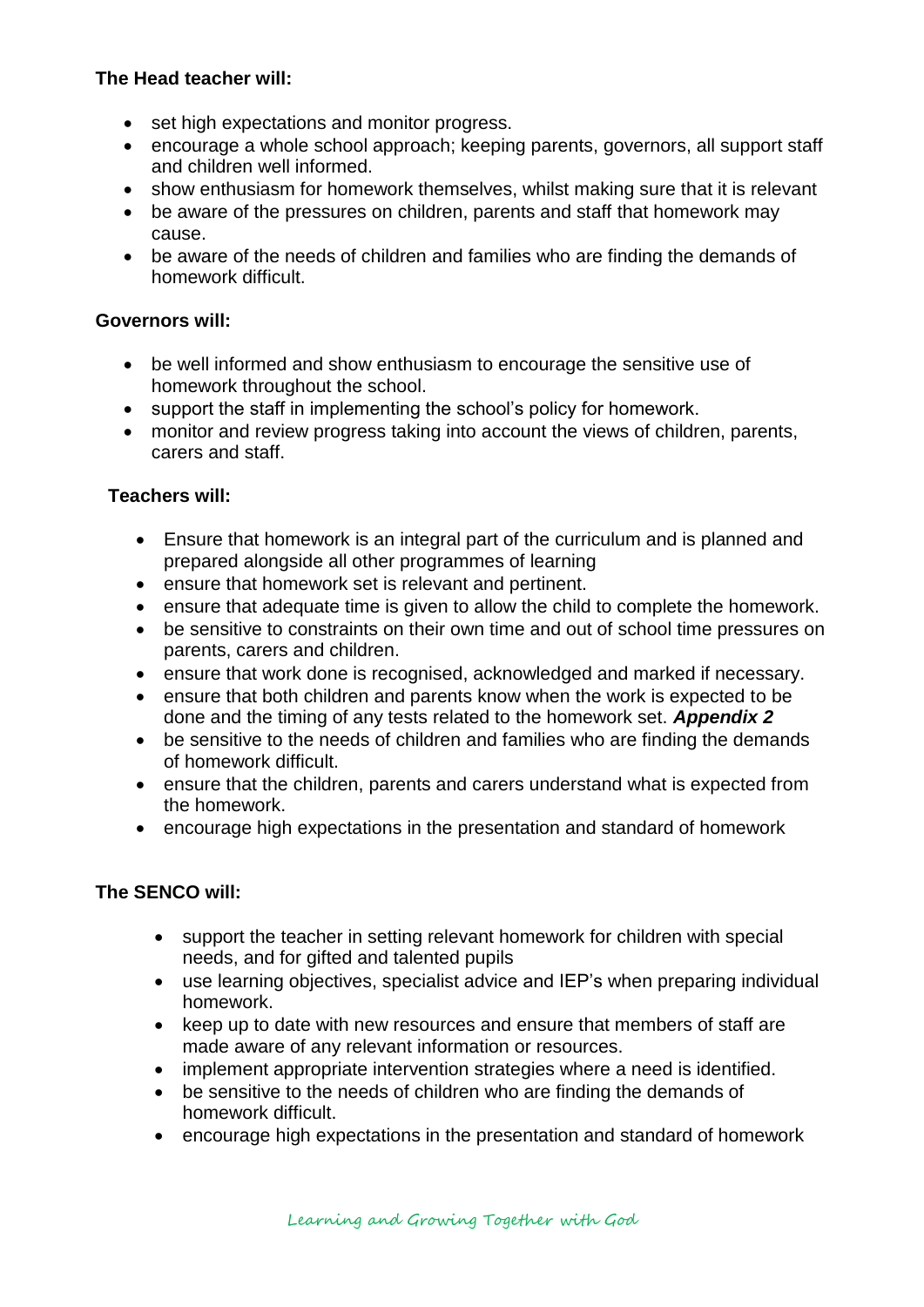#### **Children will be encouraged to:**

- enjoy and develop an enthusiasm for homework, see its relevance in real life and for KS2 know that this is a preparation for the demands of the secondary school.
- be able to see how their work at home enriches and supports their work in school.
- feel that they are sharing their learning with other members of their family.
- demonstrate a commitment to their work by completing it to the best of their ability and handing it in on time.
- complete their homework at a playtime if they have not completed it by the expected hand in time
- complete homework to a high standard which is presented neatly

#### **Support Staff will:**

- have a clear understanding of their role in the setting of homework.
- be sensitive to the needs of children and families who are finding the demands of homework difficult.
- encourage high expectations in the presentation and standard of homework

#### **Parents will:**

- be encouraged to develop positive attitudes to homework and support their children to develop an enthusiasm for the subjects.
- be well informed of their child's progress through annual reports and parents evenings.
- feel that they can consult the teacher over any problems related to homework working in partnership.
- be encouraged to use their own skills and talents.
- Share in their child's learning, helping with the completion of homework tasks when necessary
- encourage high expectations in the presentation and standard of homework
- $\bullet$  take part in parent consultations about homework when the policy is reviewed  $-$ *See Appendix 1*

#### **Assessment:**

• Homework will not be used for assessment purposes

#### **Inclusion:**

Danby C.E. (VC) Primary School upholds an Equal Opportunities Policy. All children will be included in homework activities with special provision being made for children with special requirements;

e.g. disabilities requiring assistance for practical activities.